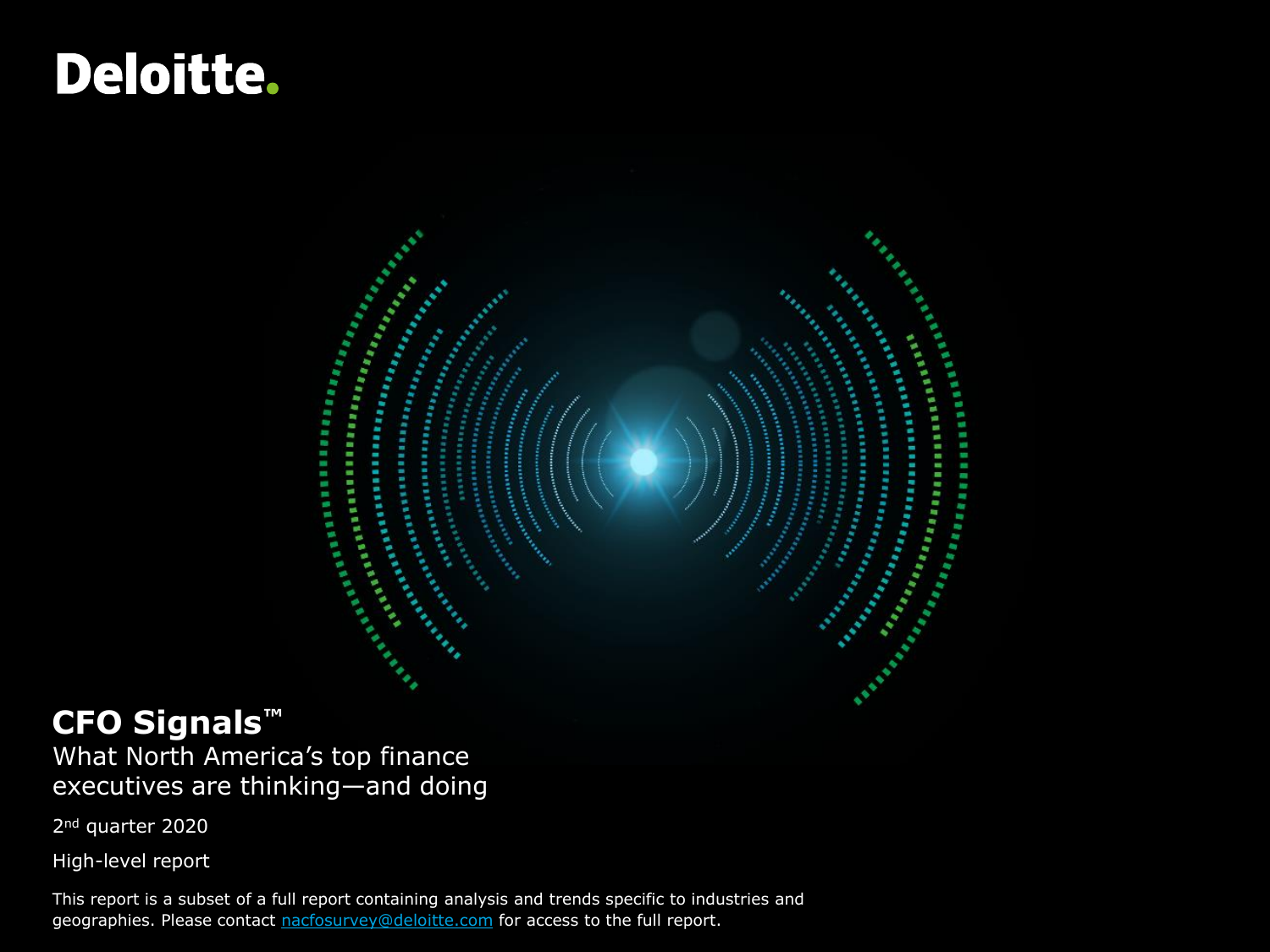### **CFO Signals™**

2<sup>nd</sup> Quarter 2020: Reopening for business, but near-normal operating levels not expected until next year

**Longitudinal business outlook highlights** (please see this quarter's report for one-off "special topics" findings)



- Optimism about the current North American economy fell drastically from 80% to 1%, but 58% expect better conditions in a year.
- Optimism about Europe's current economy fell sharply to 1%, with 33% expecting improvement over the next year; optimism about China's current economy held at 9%, and 51% expect better conditions in a year (note that last quarter's result were collected before COVID-19 was known to have substantially spread beyond China).



- The **own-company optimism index fell drastically** from +24 to -54—by far a historic survey low. (Index = percent of CFOs citing rising optimism regarding their company's prospects minus the percent citing falling optimism.)
- The **performance index fell sharply** from 81 to 27 due to historic lows for both revenue and earnings growth expectations. (Index = average of percentages of CFOs citing positive YOY revenue growth and earnings growth.)
- The **expansion index slid markedly** from 50 to just 24 (by far a new survey low), hurt by survey lows for both capital spending and domestic staffing expectations. (Index = average of percentages of CFOs citing positive YOY capital spending growth and domestic hiring growth.)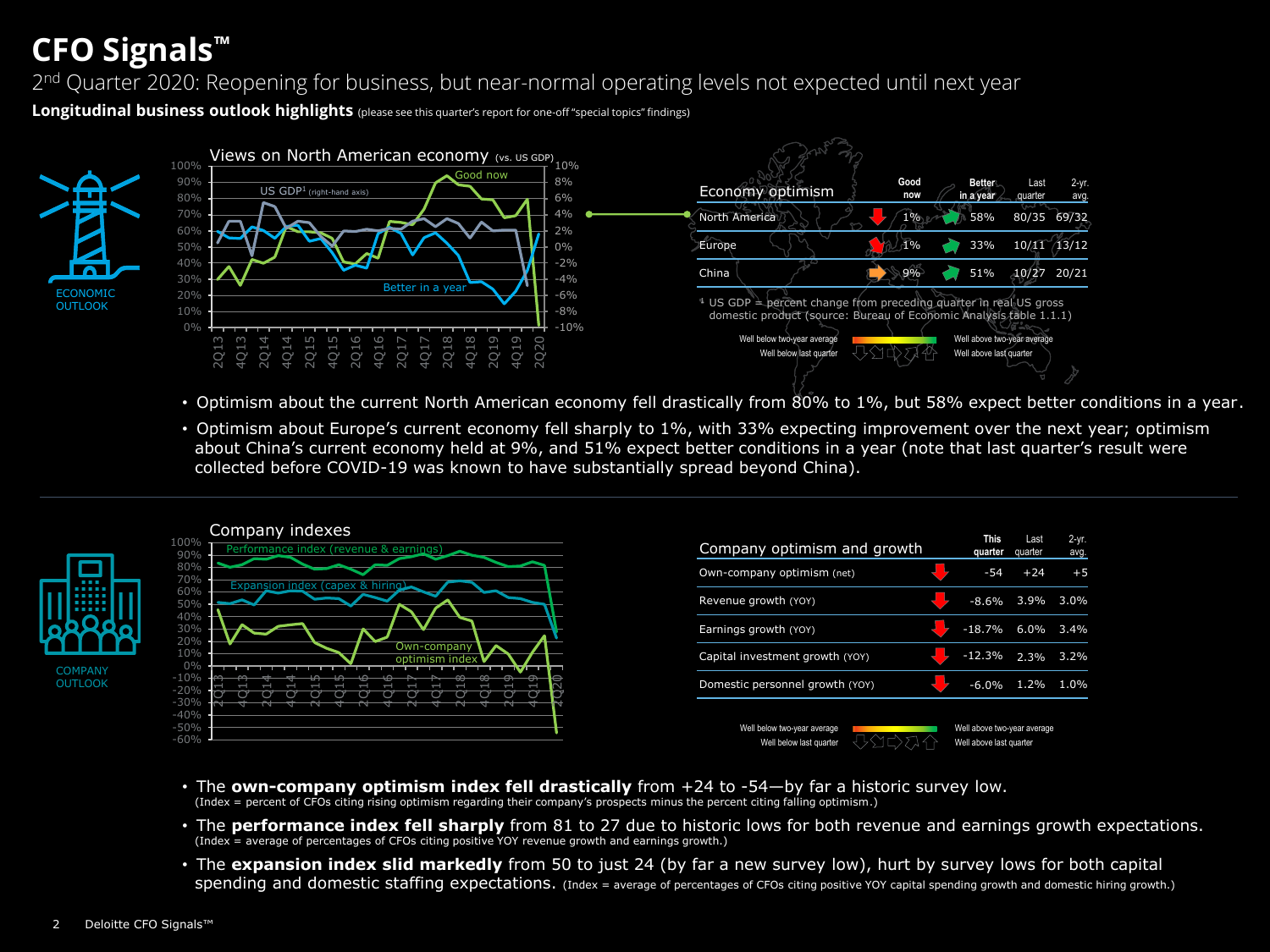## About the survey

Contents and background

#### **About the CFO Signals survey**

Each quarter (since 2Q10), *CFO Signals* has tracked the thinking and actions of CFOs representing many of North America's largest and most influential companies.

All respondents are CFOs from the US, Canada, and Mexico, and the vast majority are from companies with more than \$1 billion in annual revenue. For a summary of this quarter's response demographics, please see the sidebars and charts on this page. For other information about participation and methodology, please contact [nacfosurvey@deloitte.com.](mailto:NACFOSurvey@deloitte.com)



sum to the total because some respondents did not answer all demographic questions.

#### Participation by industry\*



#### **Contents**

| Summary and context     |   |
|-------------------------|---|
| Findings at a glance    | ь |
| <b>Topical findings</b> |   |
| Longitudinal data and   |   |
| survey background       |   |

#### **Additional findings in full report**

(please contact nacfosurvey@deloitte.com)

- Detailed findings (by industry)
- Industry-by-industry trends
- Country-by-country trends

#### **Survey responses**

| Survey period:      | $\sqrt{5/4} - 5/8$ |
|---------------------|--------------------|
| Total responses:    | 156                |
| • CFO proportion:   | 100%               |
| • Revenue $> $1B$ : | 84%                |
| · Public/private:   | 71%/29%            |

#### **Survey leaders**

**Greg Dickinson** Managing Director, *CFO Signals* Deloitte LLP

**Lori Calabro** Editor, *Global CFO Signals* Deloitte LLP

#### **Contacts**

**Sanford A. Cockrell III** National Managing Partner, US CFO Program Deloitte LLP Deloitte Touche Tohmatsu Limited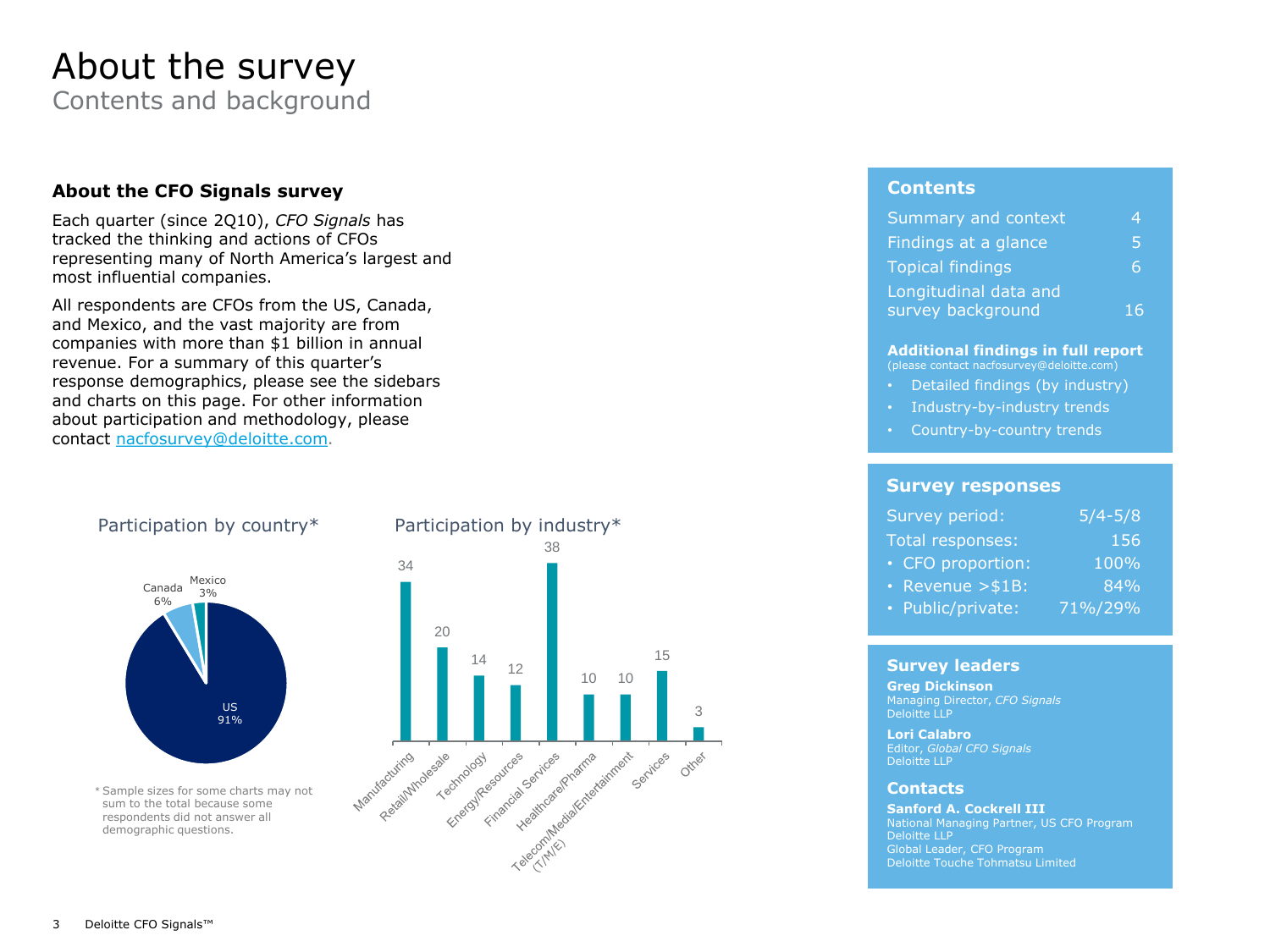### Summary and context

Reopening for business, but near-normal operating levels not expected until next year

Each *CFO Signals* quarterly report over the last decade has highlighted the number and importance of factors that have changed in the time between surveys. To say the least, this quarter's events make the time between all prior surveys seem positively tranquil.

Since the release of the last report, the global COVID-19 outbreak has dominated economic, social, and political life and, as the sidebar on this page illustrates, the pandemic's fallout has been both severe and widespread. Accordingly, governments, businesses, and individuals worldwide have taken wide-ranging steps to adjust to drastically different economic and social conditions than existed just a quarter ago.

In last quarter's survey, conducted just prior to the news of major spreading outside China and before equity markets suffered historic losses, COVID-19 concerns were already topping CFOs' list of most worrisome risks, and expectations for company performance over the next year were relatively poor. Still, their economic outlook was actually beginning to improve on the heels of a then-new US-China trade deal.

Conditions have obviously changed dramatically since then, and the world has had to cope with the impacts of extensive global disruption. In response, governments and central banks have implemented extensive efforts to limit the virus's spread, mobilize health and safety efforts, and bolster the liquidity of businesses and households.

While those efforts have brought some welcome relief, this quarter's findings indicate that many management teams remain focused more on ensuring viability and adapting for near-term performance than on evolving their company for success post-crisis. Still, teams' focus varies greatly by industry, and many appear to be putting in substantial work on survival, adaptation, and evolution at the same time.

While the world's collective action may have helped slow the spread of the virus and aided the treatment of affected people, it has also produced sharp declines in economic activity and growing pressure to reopen business operations. Now, as governments begin to loosen restrictions, CFOs and their teams are making difficult choices about what actions to take and when.

To help CFOs check their teams' thinking against that of their large company peers, this quarter's survey examines companies' go-forward plans and the assumptions and beliefs underlying them. Nearly half of CFOs say they will start allowing on-site work as soon as governments allow it, but about 45% say their efforts to work on-site will be limited by the expectation of a fall resurgence of the virus.

Three-fourths say they believe their company can sufficiently manage the risks of on-site work for substantial parts of their business, and they mostly do not expect to provide hazard pay to make it happen. Still, about 70% say those who can continue to work remotely will have the option of doing so.

When it comes to achieving near-normal levels of onsite work, 52% say effective on-site testing is necessary, with effective treatments and vaccines less so at 35% each. Thirty-six percent cite dependence on the reopening of school and daycare facilities.

Overall, however, 60% of CFOs do not expect to return to a pre-crisis level of operations in 2020. Instead, 21% expect to reach this milestone in 1Q21, with 39% saying 2Q21 or later. Accordingly, growth expectations for revenue, earnings, capital spending, and hiring have fallen to by far their lowest levels in the survey's 10-year history.

As CFOs look to a post-crisis future, many say they expect substantially higher levels of automation and cloud computing, and they overwhelmingly expect more remote work (including within their finance teams). Accordingly, many also expect a smaller real estate footprint. What they mostly do not expect is less cross-border sourcing (many do expect more diversified supply chains), and they express mixed concern about credit and currency markets.

#### Key developments since the 1Q20 survey

• COVID-19 reached pandemic status, with more than 3.5m cases and 250k deaths across more than 200 countries (as of 5/8); more than 70% of US citizens were under stay-at-home orders across 35 states.

- Companies in many sectors experienced substantial or complete shutdowns.
- US unemployment claims rose by more than 30 million; Congress passed the Coronavirus Aid, Relief, and Economic Security (CARES) Act, a \$2 trillion relief package for businesses and households.
- US equity markets, having hit new highs in February, declined more than 30% in March before partially recovering; the S&P 500 fell 16% between surveys.
- To bolster liquidity, the US Fed sharply cut rates and boosted asset purchases—undertaking more purchases in a week than in the first six months of quantitative easing.
- Estimates for second quarter US GDP (including Deloitte's) projected a decline of about 30%.
- Oil prices temporarily fell far below zero, with the price of WTI falling much more than Brent crude.
- EU governments reached a deal to provide support to member states; the ECB announced massive, unconditional purchases of government bonds.
- China appeared to be seeing a slow recovery; Wuhan reopened in early April.
- Mexican economic activity fell 2.4% in the first quarter, the worst contraction since 3Q09.
- Canada's economy grew only 0.1% in January, then faced crisis and oil price headwinds.
- With no proven vaccine or cure, more than 30 states had plans to begin loosening restrictions in May.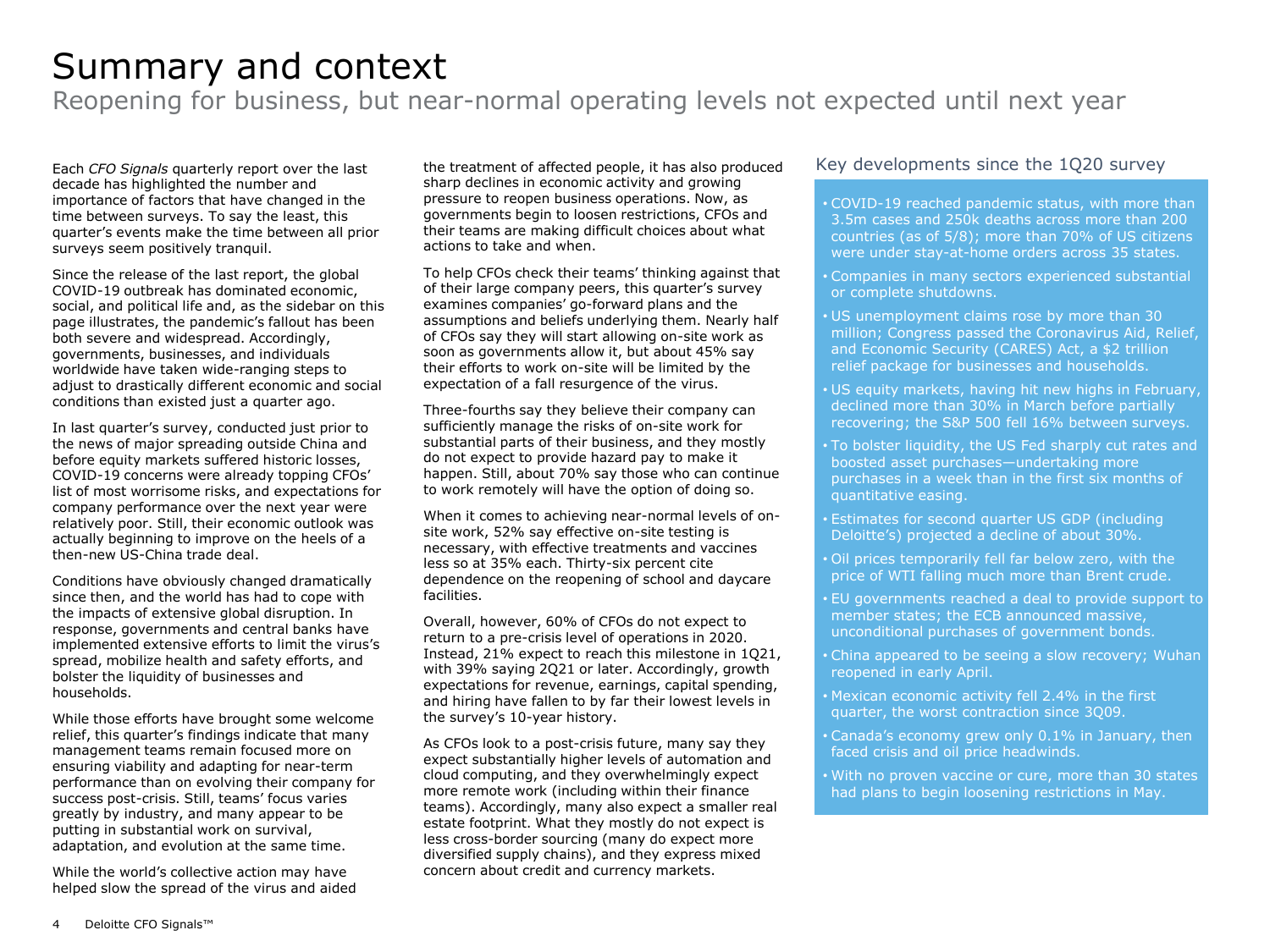### Findings at a glance

#### **Perceptions**

**How do you regard the status of the North American, European, and Chinese economies?** Perceptions of North America fell drastically, with just 1% of CFOs rating current conditions as good (80% last quarter), but 58% expecting better conditions in a year (up from 35%). Europe's numbers were also down sharply, coming in at 1% and 33%. Perceptions of China's current conditions held at 9%, and expectations for a year from now rose sharply to 51%. **Page 7.**

**What is your perception of the capital markets?** Sixty-three percent of CFOs say debt financing is attractive (down from 90%) following major drawdowns on credit facilities. Equity financing is considered attractive by 25% (down from 46%) of public company CFOs and 13% (down from 37%) of private company CFOs. Fifty-five percent still say US equity markets are overvalued (down from 83%) despite very sharp market declines. **Page 8.**

#### **Sentiment**

**Compared to three months ago, how do you feel about the financial prospects for your company?** The net optimism index fell drastically from last quarter's +24 to an historic survey low of -54. Just 11% of CFOs expressed rising optimism (38% last quarter), and 65% (a historic survey high) expressed declining optimism (14% last quarter). **Page 9.**

#### **Expectations**

**What is your company's business focus for the next year?** Companies shifted toward their first collective cost reduction (over revenue growth) focus in survey history, and they doubled down on current geographies (over new ones) and organic growth. **Page 10.**

**How will your key operating metrics change over the next 12 months?**  YOY growth expectations fell drastically, with each metric hitting a new low and turning negative for the first time in survey history. Revenue growth slid from 3.9% to -8.6%; earnings growth fell from 6.0% to -18.7%. Capital spending slid sharply from an already-low 2.3% to -12.3%. Domestic hiring fell from 1.2% to -6.0%, and dividend growth slid from 3.7% to -4.8%. **Page 11.**

#### **Special topic: COVID-19 phase/focus**

**Which modes best describe your management team's current focus?**  CFOs say their management teams are focused more on ensuring viability and adapting for near-term performance than on evolving their company for success post-crisis; industry differences are dramatic, with many Retail/ Wholesale and Services companies largely in survival mode. **Page 12.**

#### **Special topic: Resumption of operations**

**What is your best guess for when your company will return to a nearnormal operating level?** CFOs' initial optimism about near-normal operations has faded, with 60% now saying this milestone will not be reached until 2021 or later. Retail/Wholesale and Services CFOs are the most pessimistic. **Page 13.**

#### 2Q20 Survey Highlights

- Assessments of the North American and European economies fell to historic lows; many CFOs believe conditions will be better in a year.
- Own-company optimism reversed its recent gains, falling drastically to a new survey low.
- Reflecting historic lows for expected year-over-year revenue and earnings growth, domestic hiring growth expectations fell sharply to -6.0%—indicating substantial staff cuts.
- Executive teams appear more focused on ensuring viability and adapting for near-term performance than on evolving for post-crisis success; many cite substantial focus on all three at the same time, and there are sharp industry differences.
- Optimism about a return to near-normal operations has faded, with 60% saying this milestone will not be reached until 2021 or later.
- Three-fourths of CFOs say they can sufficiently manage the risks of on-site work, and most do not expect to provide hazard pay; 71% say those who can continue to work remotely will have the option.
- Just under half of CFOs say they will resume on-site work as soon as governments allow it; 43% say their efforts will be limited by a possible fall resurgence; just over half say effective on-site testing is necessary, with treatments and vaccines both coming in at 35%.
- In a year, CFOs expect major increases in remote work, automation, and cloud computing, and many expect a smaller real estate footprint; they are less likely to expect changes to cross-border sourcing, and there is disagreement around credit/currency markets and distressed asset purchases.

**How are you approaching your company's transition back to on-site work?**  Three-fourths of CFOs say they can sufficiently manage the risks of on-site work, and 48% say they will resume on-site work as soon as governments allow it; 43% say their efforts will be limited by expectations of a fall resurgence; 71% say those who can continue to work remotely will have the option; 52% say effective on-site testing is necessary, while treatments and vaccines came in at 35%. **Page 14.**

**A year from now, how do you expect your operations to compare to pre-crisis?**  CFOs expect major increases in remote work, automation, and cloud computing, and many expect a smaller real estate footprint; they are less likely to expect changes to cross-border sourcing. Nearly 30% expect changing FX rates or currency values to impact their business, and 25% expect a credit crisis. About one third do not expect the US dollar to decline, and 31% expect to purchase distressed assets. **Page 15.**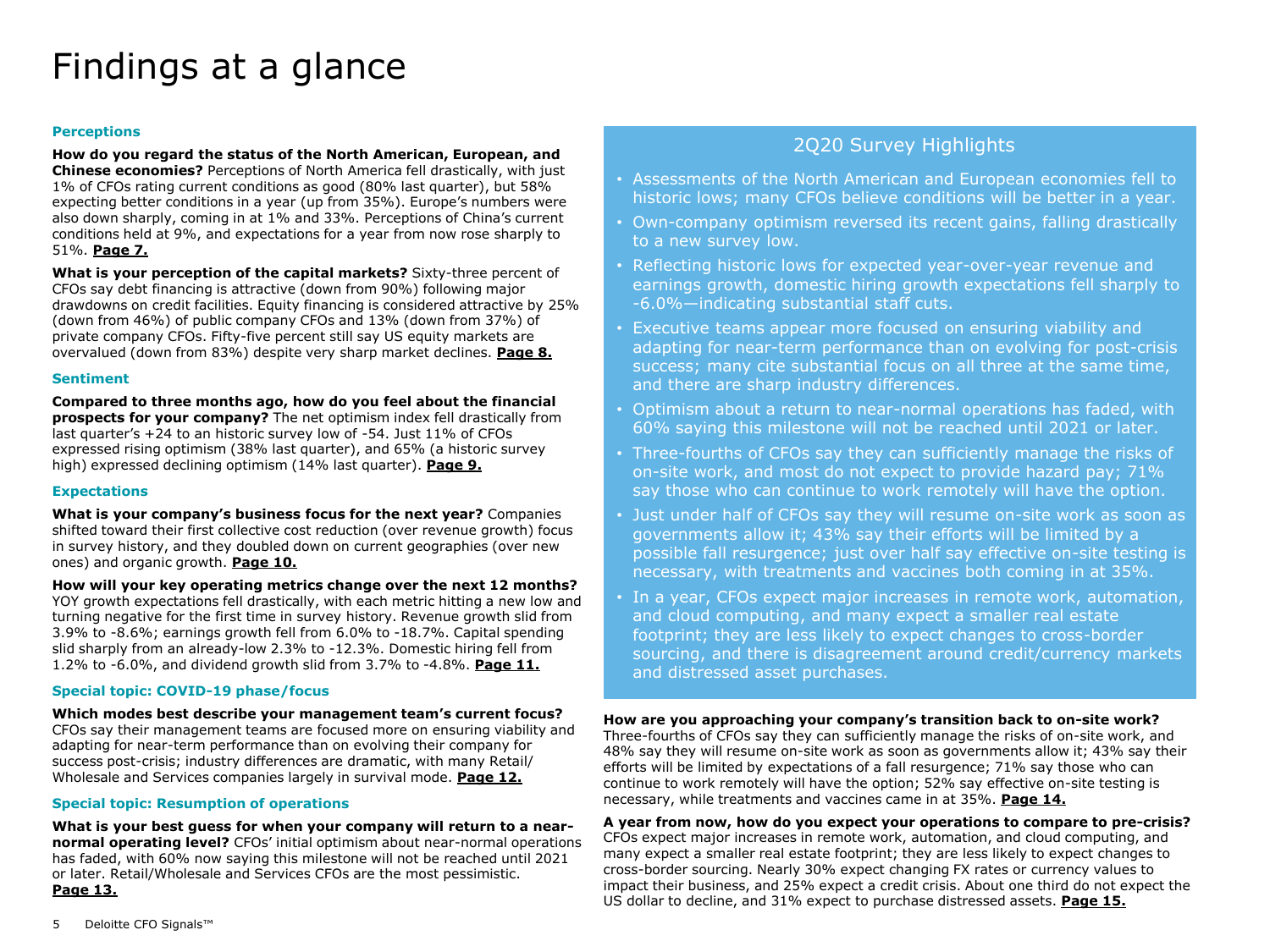# **Topical findings**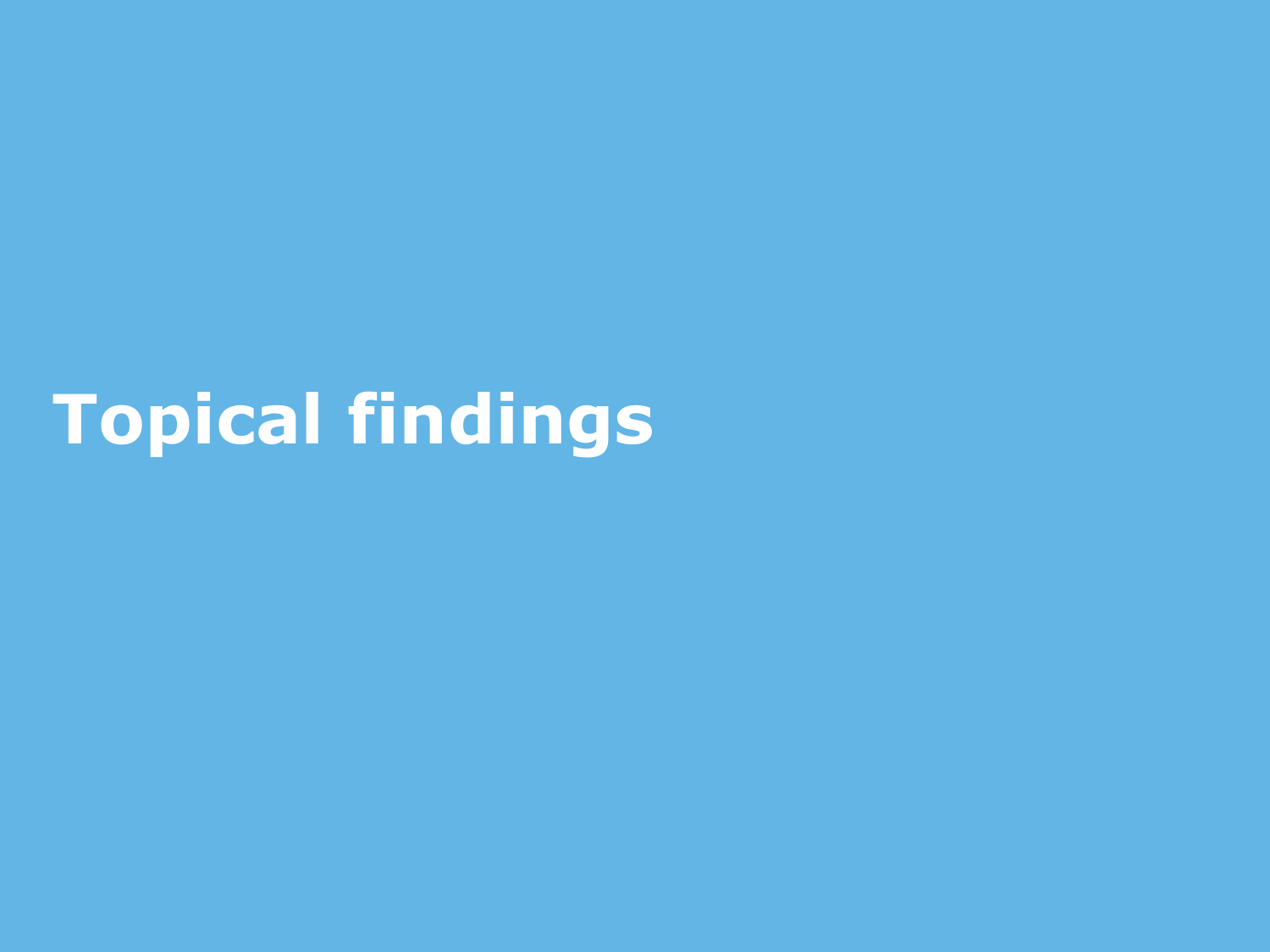### Perceptions

Assessments of regional economies

**COVID-19 drove this quarter's assessments of the current North American and European economies to historic survey lows; the silver lining may be that many CFOs believe conditions are likely to be better in a year.**

Assessments of the current North American economy, having experienced five quarters of declines through 2018 and 2019, rose sharply last quarter to 80% (a US-China trade deal had just been completed). Similarly, assessments of the economy's future were trending upward, reaching the highest reading since 3Q18 at 35% last quarter.

This quarter, the proportion rating current conditions as good dropped to just 1%. On the plus side, nearly 60% expect better conditions in a year.

Perceptions of Europe's economy have receded sharply since 1Q18, but rebounded slightly lately (Brexit had just been completed last quarter). This quarter, current assessments dropped to just 1%, but about one-third expect improvement over the next year.

Perceptions of China's current economy were poor at 10% last quarter (coronavirus was already a major factor), and it held steady this quarter. Just over half now expect better conditions in a year.

#### **Economic optimism**

*How do you regard the North American, European, and Chinese economies?* Percent of CFOs saying current conditions are good or very good, percent saying conditions next year will be better or much better, and percent saying both (dotted line)

#### North America







<sup>1</sup> Indexes reflect the percentage of respondents who rate current economic conditions as "good" or "very good" and who also expect "better" or "much better" conditions in a year. Please note that the calculation of this index changed in 1Q18 and all values from prior quarters have been recalculated based on the new methodology.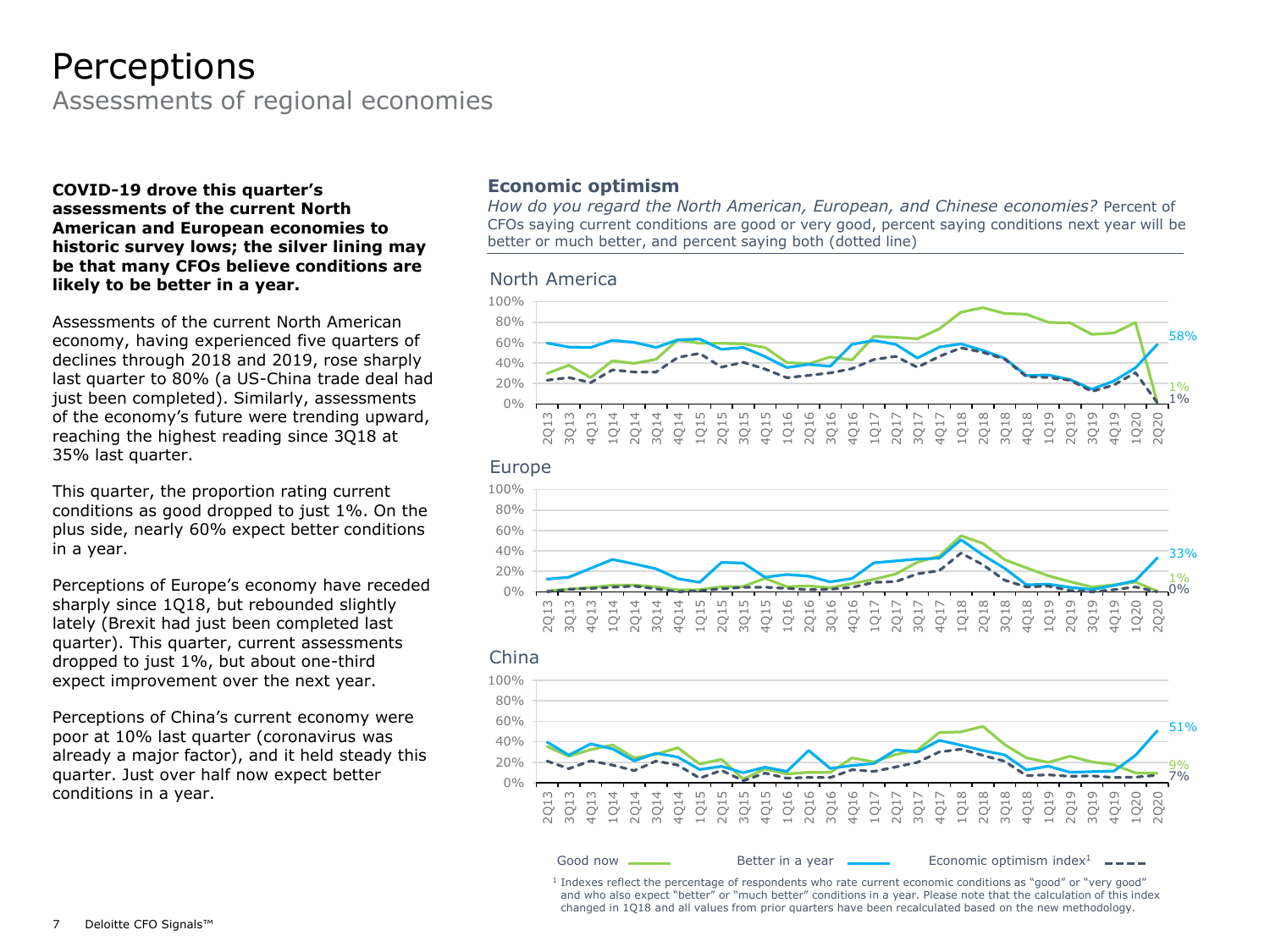### Perceptions

Assessments of markets and risk

#### **Equities regarded as overvalued despite**

**sharp declines.** Equity markets experienced steep declines starting the week of 2/24, falling more than 30% in March from their recent highs. They have recovered substantially, but the S&P 500 still netted a 16% decline between surveys. Twenty-two percent now regard equity markets as undervalued, but 55% say they are overvalued.

#### **Debt financing attractiveness near survey low; equity attractiveness down sharply.**

With continuing very low interest rates (the US Fed dropped rates a half point in early March) and in the aftermath of broad drawdowns of credit lines, debt attractiveness fell from 90% to 63%. With equity markets down sharply, equity financing attractiveness fell drastically for both public company CFOs (from 46% to 25%) and private company CFOs (from 37% to 13%).

#### **Much lower appetite for risk-taking.**

The proportion of CFOs saying it is a good time to be taking greater risk flatlined around 40% through 2019, This quarter, though, it plummeted to just 27%—by far the lowest level since we began tracking this metric in 2015.

#### **Equity market valuations**

*How do you regard US equity market valuations?* Percent of CFOs saying markets are overvalued, undervalued, or neither (compared to S&P 500 price at survey midpoint)



#### **Debt/equity attractiveness**

*How do you regard debt/equity financing attractiveness?* Percent of CFOs citing debt and equity attractiveness (both public and private companies)



#### **Risk appetite**

*Is this a good time to be taking greater risk?* Percent of CFOs saying it is a good time to be taking greater risk

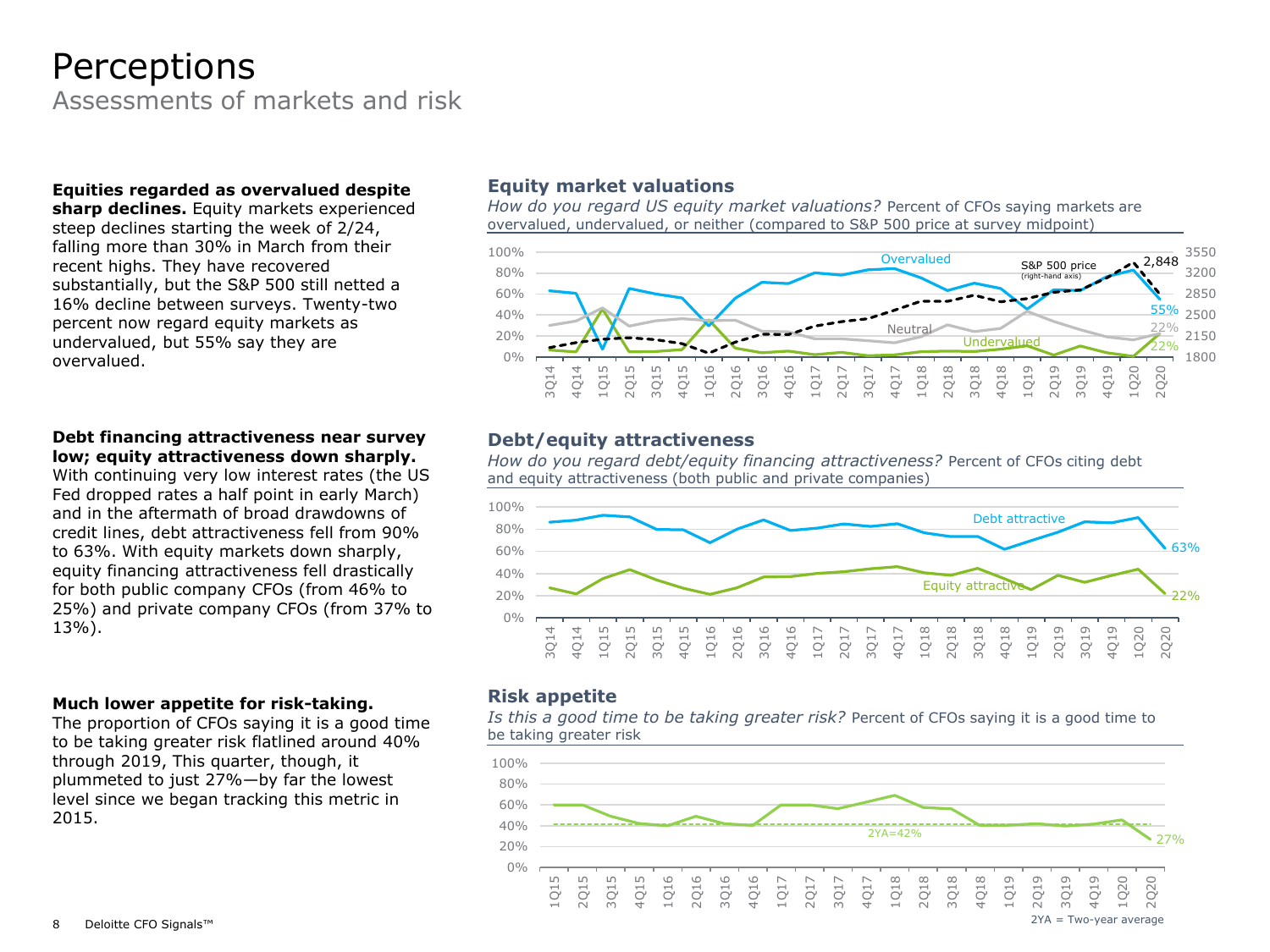### Optimism regarding own-company prospects Sentiment

#### **Own-company optimism reversed its recent gains, falling drastically to a new survey low. Sixty-five percent expressed falling optimism, with all countries and industries down sharply.**

Net optimism rebounded from a low of -5% in 3Q19 to a considerably better +24 last quarter. But this quarter it fell precipitously to a new survey low at -54%. Just 11% of CFOs expressed rising optimism (well down from last quarter's 38% and a new survey low), while 65% cited declining optimism (well up from last quarter's 14% and another survey record).

Net optimism for the US fell sharply from +23 to -54. Canada fell drastically from last quarter's +57 to -67. Mexico fell from +18 to -60.

Retail/Wholesale, Energy/Resources, and Services were the most negative, with all near -75%. Healthcare/Pharma, Technology, and Financial Services were the most positive, all in the -40 to -45 range.

*Please see the full report for industry-specific charts.* 

#### **Own-company optimism**

*Compared to three months ago, how do you feel now about the financial prospects for your company?* Percent of CFOs citing higher optimism (green bars), lower optimism (blue bars), and no change (gray bars); net optimism (line) is difference between the green and blue bars



#### Net optimism by country and industry (1Q20)



 $Red = relative$  lows  $Green = relative hiahs$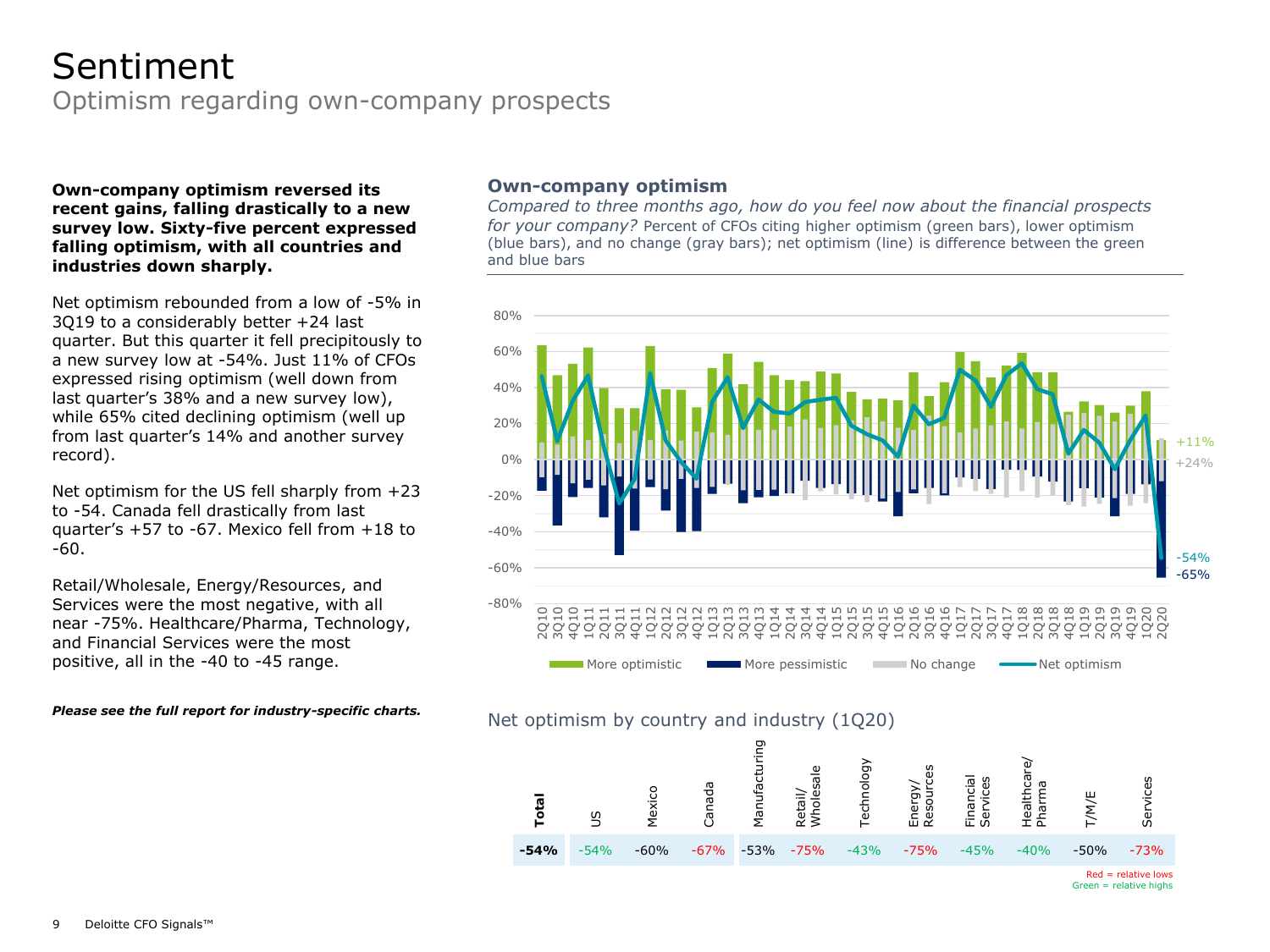### Business focus for next year Expectations

#### **Companies shifted toward their first collective cost reduction (over revenue growth) focus in survey history, and they doubled down on current geographies (over new ones) and organic growth.**

For the first time in survey history, CFOs indicated a net focus on cost reduction over revenue growth (43% vs. 32%, for a net of -11%). The bias toward investing cash over returning it accelerated (62% vs. 8%, for a net of  $+54%$ ).

The focus on current offerings over new ones continued to rise (47% vs. 31%, for a net of -16%), with the highest current offering biases in the last four years. The recent focus on current geographies over new ones accelerated markedly (86% vs. 4%, for a net of -82%), with by far the highest focus on current geographies in seven years.

The bias toward organic over inorganic growth rose to its highest level in seven years (70% vs. 7%, for a net of -63%).

#### *Please see the full report for industry-specific charts.*

#### **Business focus**

*What is your company's business focus for the next year?* Net percent of CFOs citing a stronger focus on the top choice than on the bottom choice (e.g., grow revenue vs. reduce costs)



#### New business vs. current business



#### Inorganic growth vs. organic growth

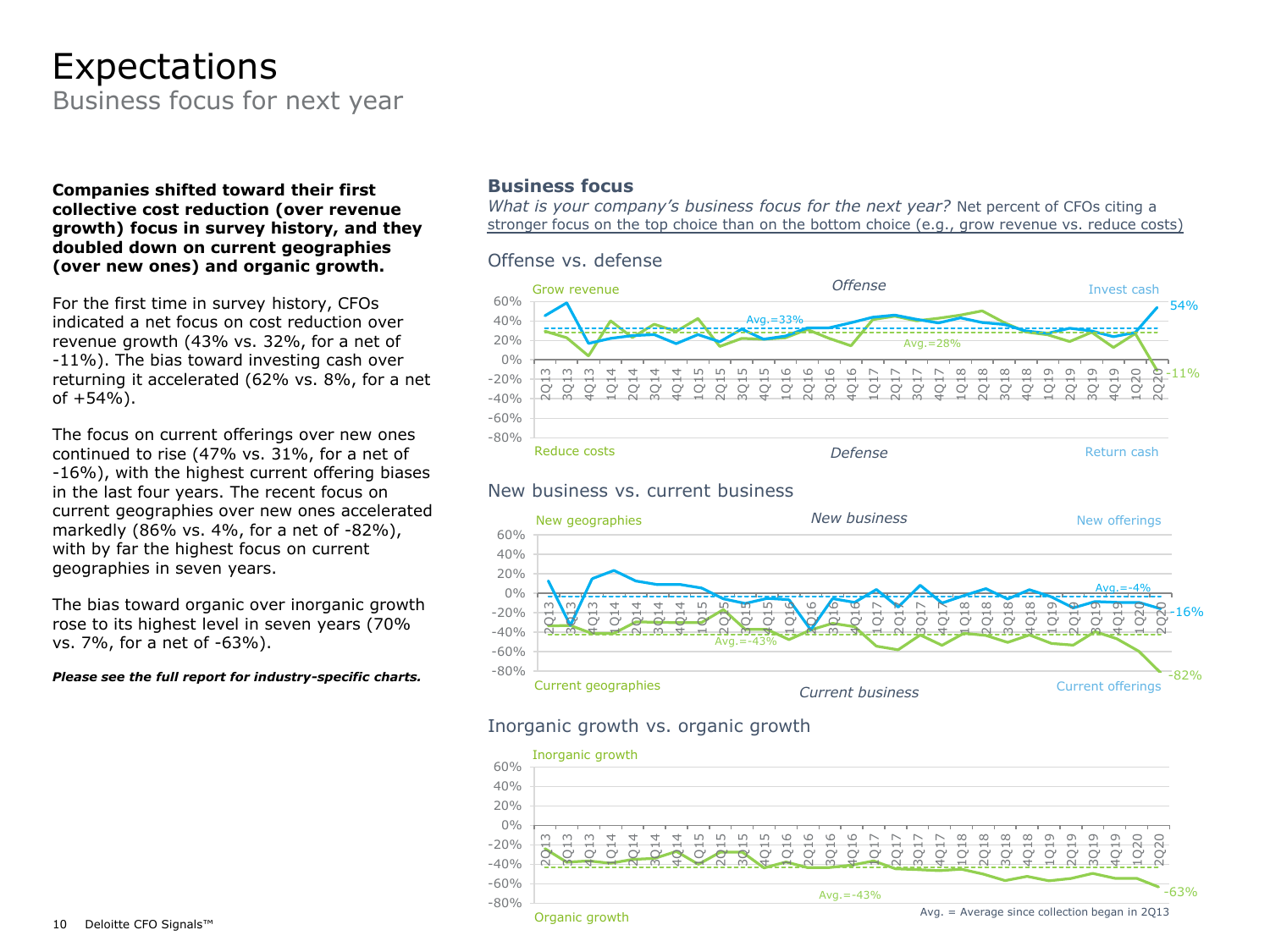### Expectations

Growth in key metrics, year-over-year

#### **All growth expectations declined drastically, and turned negative for the first time in survey history.**

**Revenue growth fell sharply** from 3.9% to -8.6%—negative for the first time, and by far the lowest in survey history. The US, Canada, and Mexico all hit new lows by wide margins. Healthcare/Pharma and Technology are positive and lead from an industry standpoint; Retail/ Wholesale and Services trail by a wide margin.

**Earnings growth fell drastically** from 6.0% to -18.7%—a new low by a wide margin, and a very sharp decline even among the other metrics' strong declines this quarter. The US, Canada, and Mexico all hit new lows by wide margins. Only Technology is above zero; Retail/Wholesale and Services are by far the lowest.

**Capital spending growth slid sharply** from 2.3% to -12.3%, by far a new survey low, and the first-ever negative reading. The US and Mexico hit new lows by wide margins; Canada was better, but still negative. Only Healthcare/Pharma is above zero; Retail/Wholesale is lowest by a wide margin.

**Domestic hiring growth fell markedly** from 1.2% to -6.0%, another new survey low. The US and Mexico hit new lows by wide margins; Canada was the only country with positive growth. All industries are negative; Retail/Wholesale is lowest by far.

**Dividend growth slid** from 3.7% to -4.8%, the lowest-ever level and first-ever negative reading.

*Please see the full report for industry-specific charts.*

#### **Performance and investment expectations**

*Compared to the past 12 months, how do you expect key metrics to change over the next 12 months?* CFOs' expected year-over-year company growth

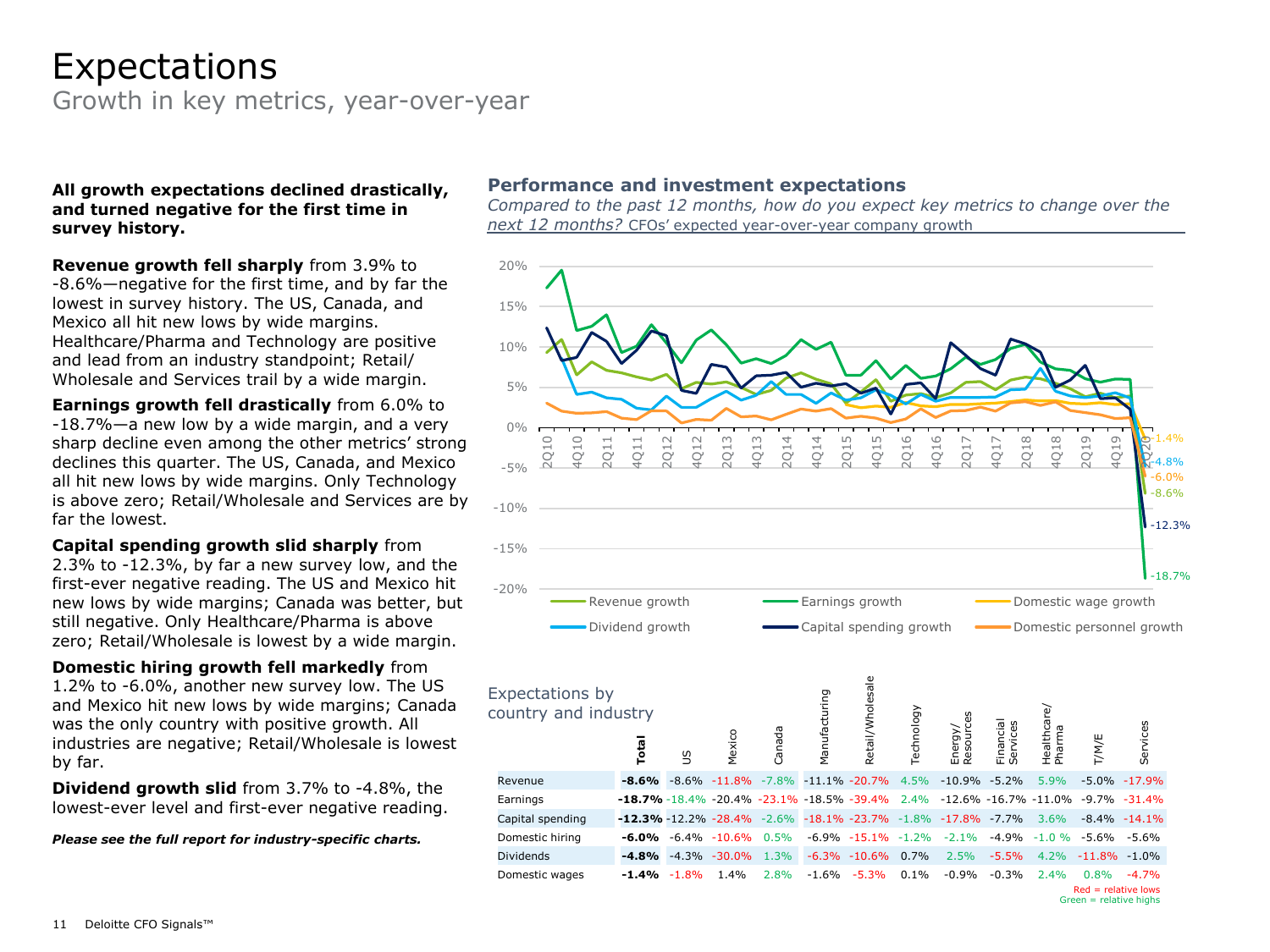### Special topic: COVID-19 phase/focus

Management team's current focus

#### **CFOs say their management teams are focused more on ensuring viability and adapting for near-term performance than on evolving their company for success postcrisis.**

Overall, CFOs say 24% of their focus is on ensuring survival/viability and 38% is on adapting to maximize current performance. Retail/Wholesale and Services are highest for survival/viability (41% and 33%, respectively). Manufacturing, Financial Services, and Energy/Resources are highest for adapting (43% to 45%).

CFOs say 24% of their team's focus is on evolving business models for the post-crisis future and that just 13% is on planning/making fundamental business strategy shifts. All industries report at least a 30% focus on these two areas (combined); Healthcare/Pharma, Telecom/Media/Ent., and Technology are above 40%.

#### **Many CFOs cite a 25% or higher focus in multiple areas, and dominant modes are very industry dependent.**

Survival/viability is a 25%+ focus for 45% of companies and the top focus for 33% (led by Retail/Wholesale and Services). Adaptation is a 25%+ focus for 79% and the top focus for 62% (led by Energy/Resources, Manufacturing, and Financial Services). Evolution is a 25%+ focus for 53%, but the top focus for just 28% (led by Healthcare/Pharma and T/M/E). Strategy shifts are a 25%+ focus for 19% and the top focus for just 9% (led by Healthcare/Pharma and Technology).

#### *Please see the full report for industry-specific charts.*

#### **Management team focus**

*Which modes best describe your management team's current focus?* Average percent of time allocated to each mode



\*Adds to more than 100% due to ties among maximum focus.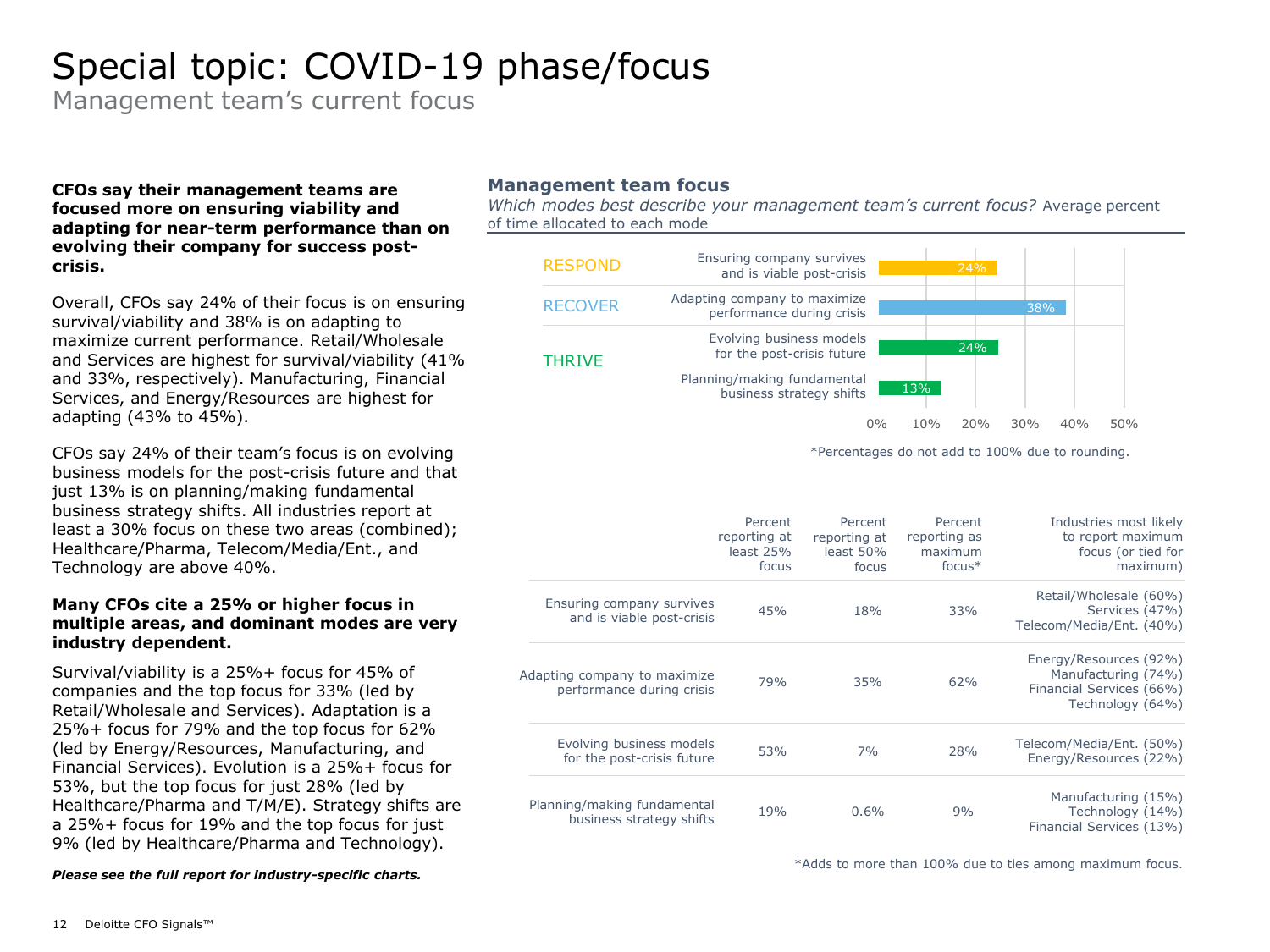### Special topic: Resumption of operations

Return to near-normal operations

**CFOs' initial optimism about near-normal operations has faded, with 60% now saying this milestone will not be reached until 2021 or later; Telecom/Media/ Entertainment and Energy/Resources are relatively optimistic, while Retail/ Wholesale and Services are the most pessimistic.**

Since we conducted a supplemental COVID-19 poll from April 8-10, 2020, the proportion of CFOs not expecting a return to near-normal operating levels until at least 2021 has risen sharply—from 32% to 60%.

The proportions citing "no idea" or operations that are already at or above normal levels stayed relatively consistent, but the proportions expecting a return to normal in the third and fourth quarters of this year fell sharply.

Industries vary greatly in their assessments. Telecom/Media/Entertainment and Energy/Resources are relatively optimistic, with 60% and 50% saying they are already at/above normal operations or will be in 2020, respectively. Healthcare/Pharma is next at 40%.

Retail/Wholesale is the most pessimistic, with 85% not expecting a return to normal until 2021 or later. Services and Manufacturing are next at 80% and 65%, respectively.

#### *Please see the full report for industry-specific charts.*

#### **Expected timing of return to near-normal operating levels**

*What is your best guess for when your company will return to a pre-crisis (or nearnormal) level of operations?* Percent of CFOs selecting each option/timing



 $\blacksquare$  April 8-10\* May 4-8

\*CFOs from 113 large North American companies (public and private) responded to a supplemental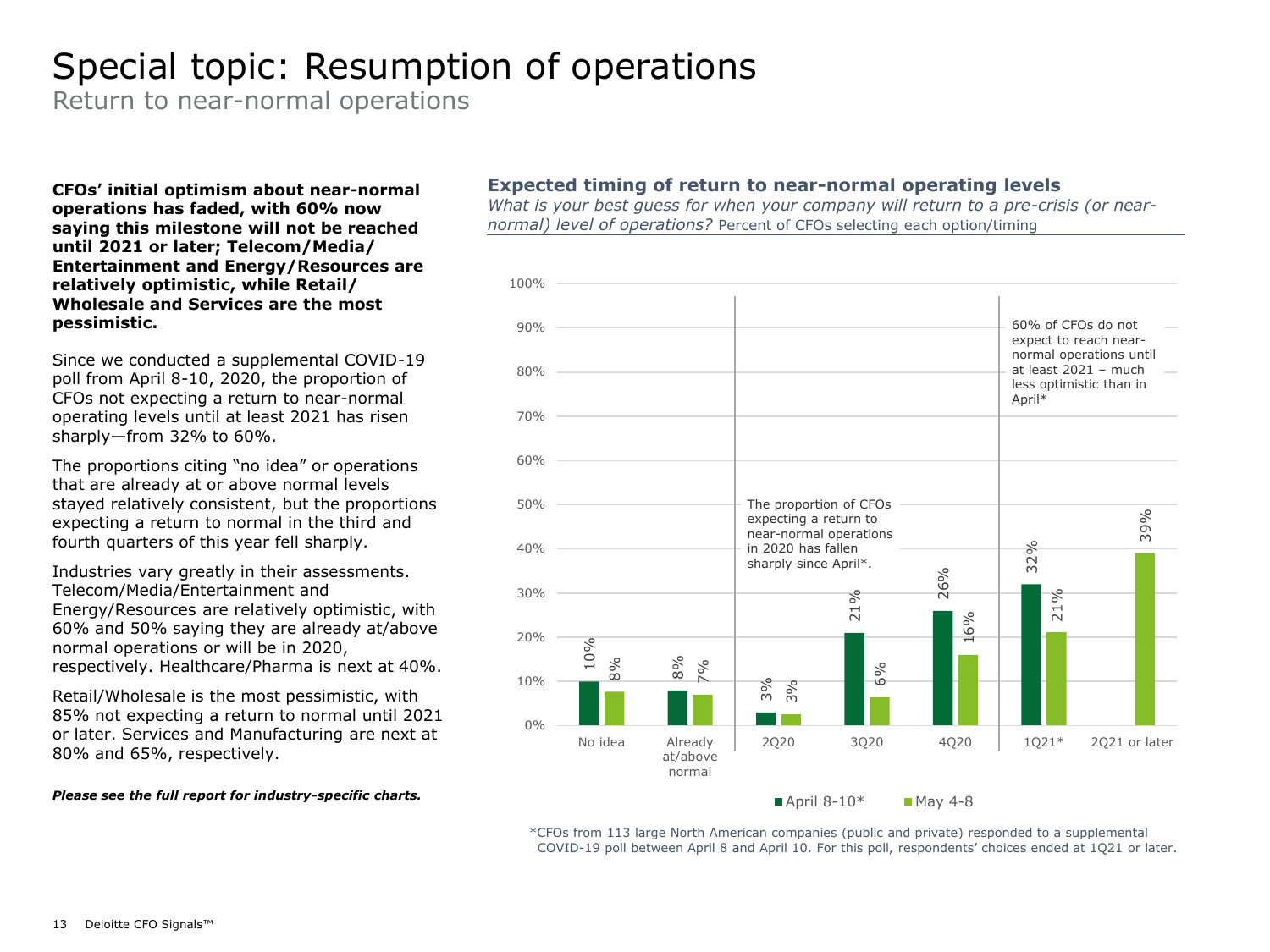### Special topic: Resumption of operations

Beliefs and approaches related to resumption of on-site work

**CFOs are mostly optimistic regarding their companies' ability to resume on-site work on at least a limited basis—but there are sharp industry differences.**

#### **Just under half say they will resume onsite work as soon as governments allow it.**

Nearly all say they have established companywide guidelines for reopening. Forty-three percent say their efforts to work on-site will be limited by the expectation of a fall resurgence of the virus, with the same proportion actively planning for a resurgence.

#### **Three-fourths say their company can sufficiently manage the risks of on-site work for at least parts of their business.**

They overwhelmingly do not expect to provide hazard pay or bonuses, and 71% say those who can continue to work remotely will have the option of doing so.

#### **To get back to near-normal levels of on-site work, 52% say effective on-site testing is**

**necessary.** Effective treatments and vaccines appear less necessary, with 35% citing each as a precursor. Just over one-third say they are substantially dependent on the reopening of school and daycare facilities.

#### *Please see the full report for industry-specific charts.*

#### **Beliefs and approaches around resumption of on-site work**

*How are you approaching your company's transition back to on-site work?* Percent of CFOs selecting each level of disagreement/agreement

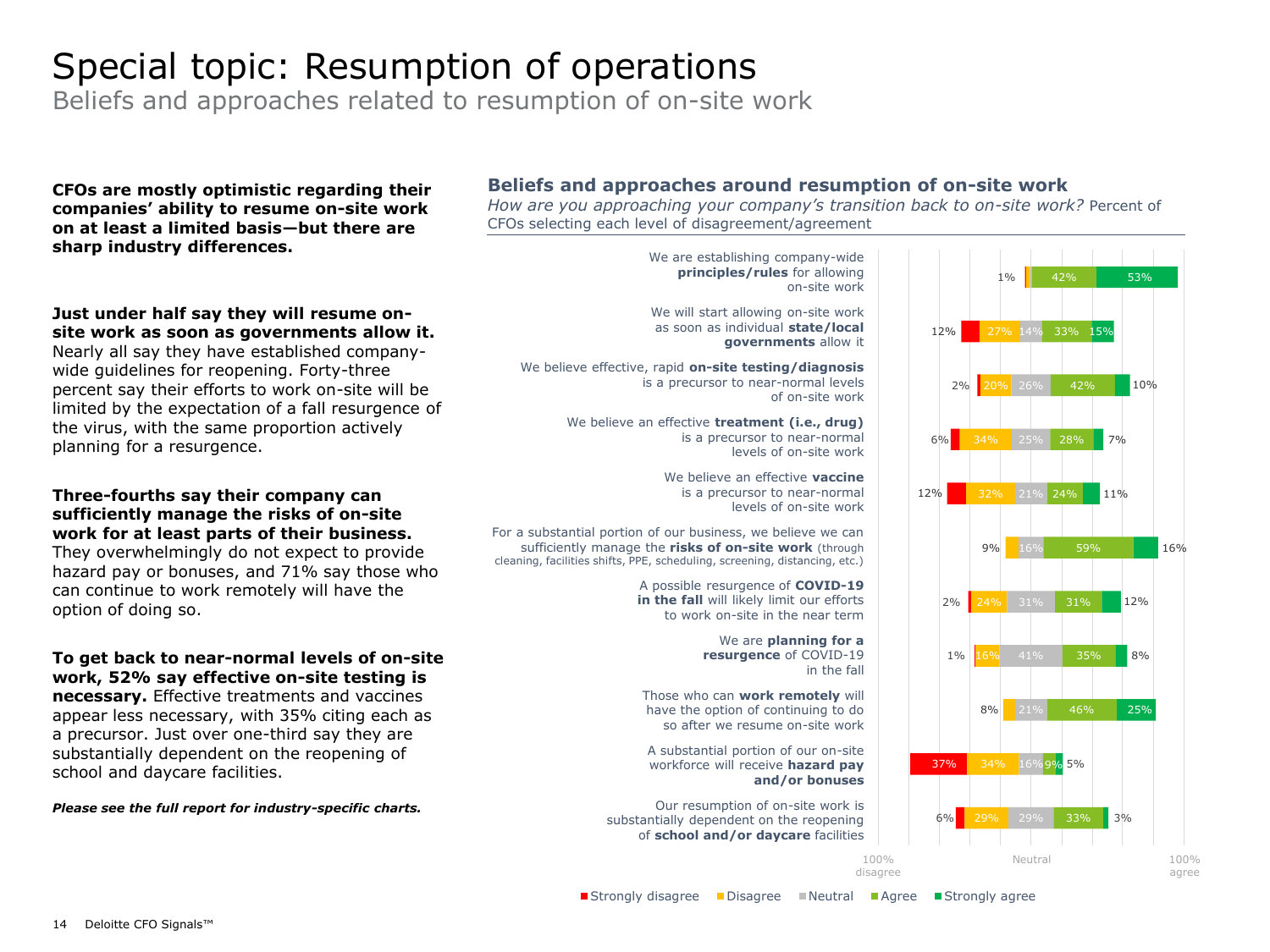### Special topic: A year from now

Post-crisis operations compared to pre-crisis

**CFOs expect major increases in remote work, automation, and cloud computing; they are less likely to expect changes to cross-border sourcing, and there is disagreement around credit/currency markets and distressed asset purchases.**

**Three-fourths expect more of their total workforce to work remotely.** Just over 70% say the same for finance work. Nearly half expect a smaller real estate footprint.

**Only 16% expect less cross-border sourcing post-crisis.** Still, nearly 40% expect their supply chains to be more diversified.

**CFOs overwhelmingly expect more automation and cloud computing.** More than 70% expect core businesses to be more automated and/or digitized, and 62% expect core IT to be more cloud-based.

**Nearly half expect fewer finance staff in a year.** Only 16% expect to use more outsourced finance services.

#### **There is disagreement about credit/ currency markets and asset purchases.**

Nearly 30% expect changing FX rates or currency values to impact their business, and 25% expect a credit crisis (about 40% disagree on both). About 34% do not expect the US dollar to decline, but 17% do. The proportions expecting and not expecting distressed asset purchases are roughly the same at 33%.

*Please see the full report for industry-specific charts.* 

#### **Post-crisis company and finance operations**

*A year from now, how do you expect your company and finance operations to compare to pre-crisis?* Percent of CFOs selecting each level of disagreement/agreement



■Strongly disagree ■Disagree ■Neutral ■Agree ■Strongly agree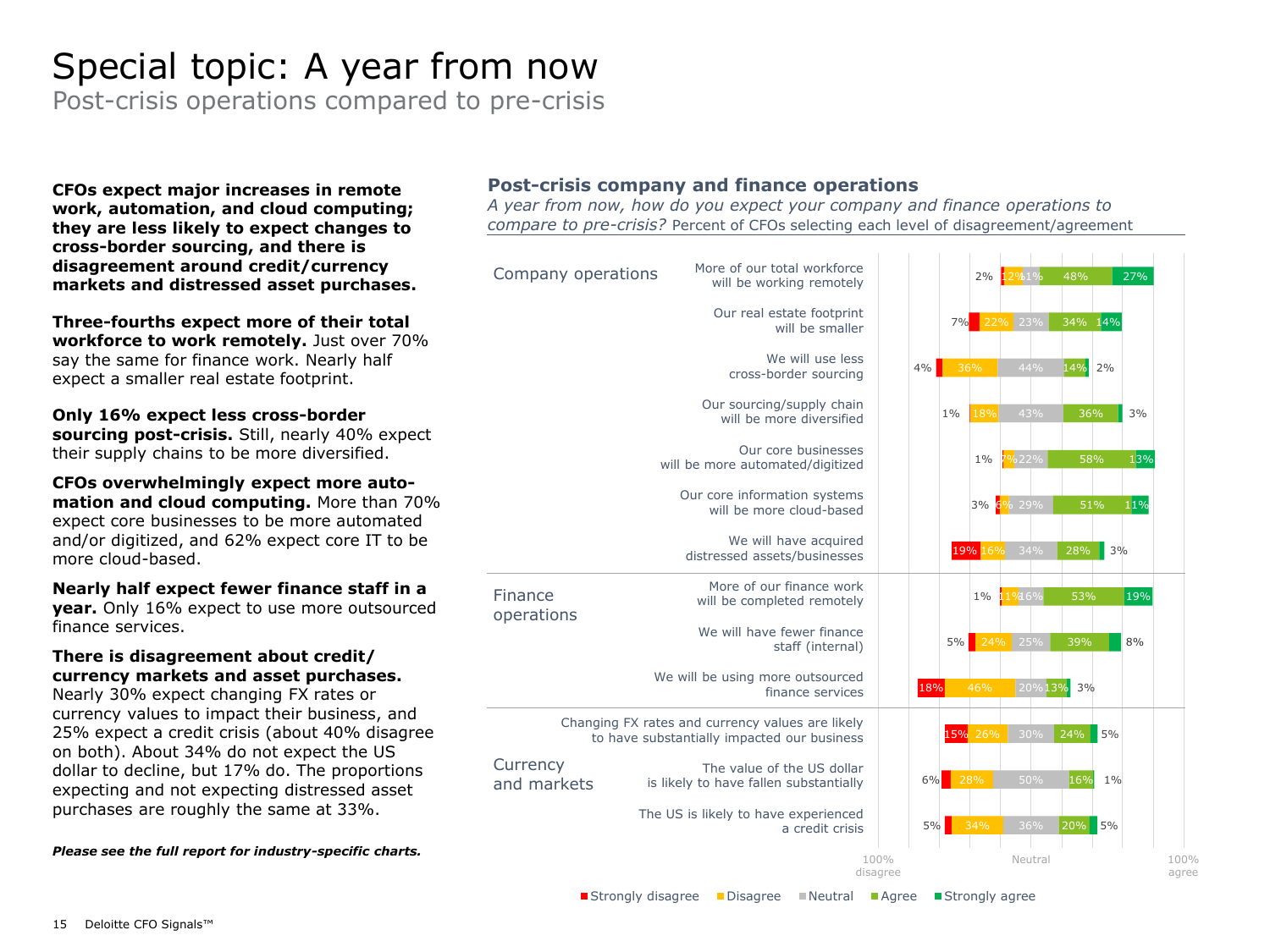# **Appendix** Longitudinal data and survey background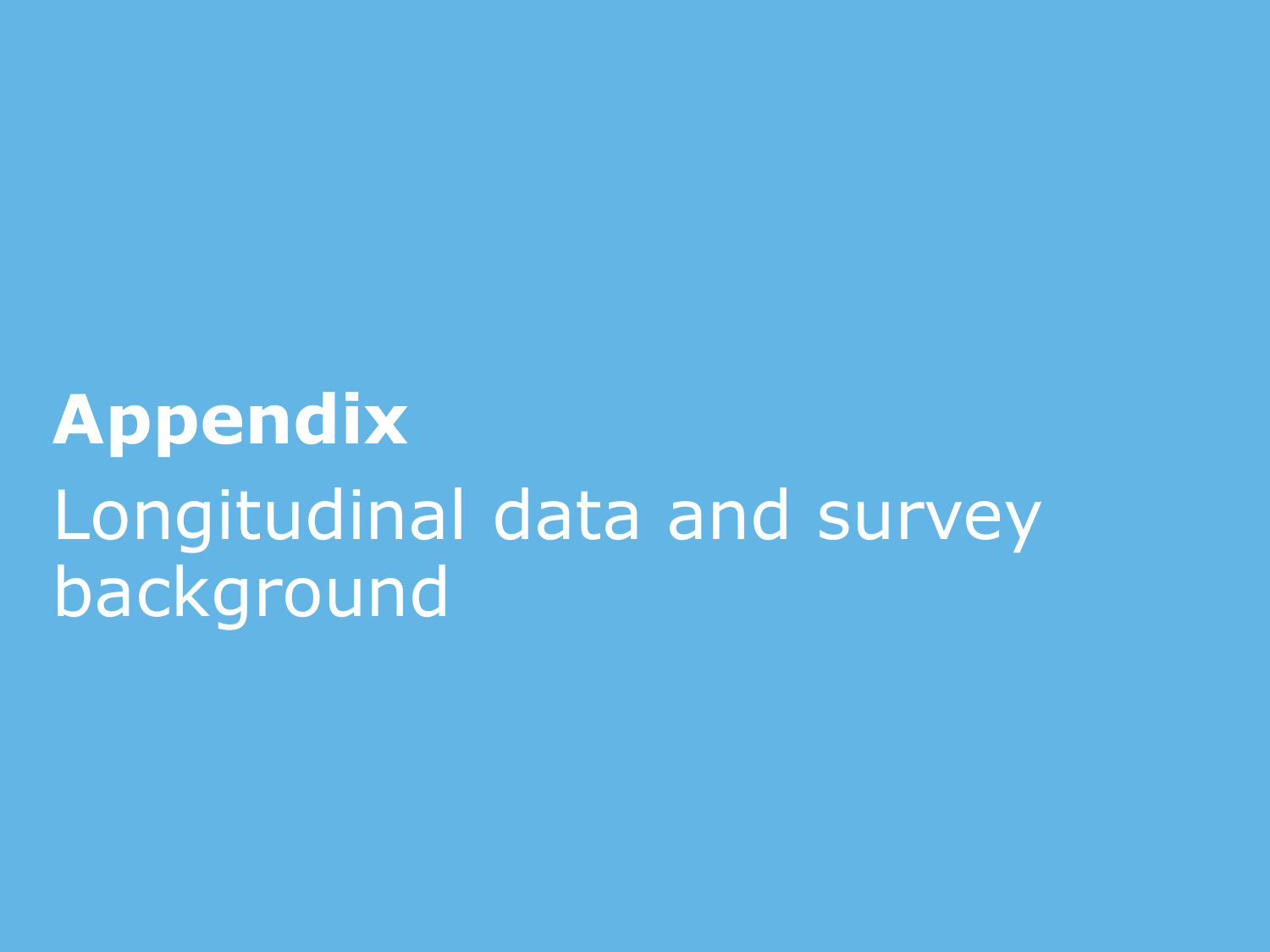### Longitudinal trends

Cross-industry expectations and sentiment (last 24 quarters)

#### **CFOs' year-over-year expectations<sup>1</sup>**

(Mean growth rate, median growth rate, percent of CFOs who expect gains, and standard deviation of responses<sup>2</sup>)

|                   |                                                                       | <b>3Q14</b> | 4Q14        | 1Q15        | 2Q15        | 3Q15        | 4Q15        | 1Q16        | <b>2Q16</b> | 3Q16        | 4Q16        | 1Q17        | <b>2Q17</b> | 3Q17        | 4Q17  | 1Q18            | 2Q18        | 3Q18        | 4Q18        | 1Q19        | <b>2Q19</b> | <b>3Q19</b> | 4Q19        | 1Q20        | <b>2Q20</b>  | Survey<br>mean | 2-year<br>mean |
|-------------------|-----------------------------------------------------------------------|-------------|-------------|-------------|-------------|-------------|-------------|-------------|-------------|-------------|-------------|-------------|-------------|-------------|-------|-----------------|-------------|-------------|-------------|-------------|-------------|-------------|-------------|-------------|--------------|----------------|----------------|
|                   | mear<br>Revenue                                                       | 6.8%        | 6.0%        | 5.4%        | 3.1%        | 4.4%        | 5.9%        | 3.3%        | 4.0%        | 4.2%        | 3.7%        | 4.3%        | 5.6%        | 5.7%        | 4.7%  | 5.9%            | 6.3%        | 6.1%        | 5.5%        | 4.8%        | 3.8%        | 4.3%        | 3.7%        | 3.9%        | $-8.6%$      | 5.2%           | 2.9%           |
| Operating results | mediar                                                                |             | 5.0%        | 5.0%        | 5.0%        | 4.5%        | 5.0%        | 3.0%        | 4.0%        | 4.0%        | 4.0%        | 4.0%        | 5.0%        | 5.0%        | 5.0%  | 5.0%            | 5.0%        | 5.0%        | 5.0%        | 5.0%        | 4.0%        | 4.0%        | 4.0%        | 4.0%        | $-5.0%$      | 4.7%           | 3.3%           |
|                   | %0                                                                    |             | 90%         | 86%         | 78%         | 79%         | 82%         | 78%         | 72%         | 83%         | 82%         | 85%         | 89%         | 92%         | 87%   | 91 <sup>°</sup> | 92%         | 91%         | 91%         | 86%         | 81%         | 82%         | 86%         | 81%         | 28%          | 83%            | 78%            |
|                   | standard deviation                                                    | 5.9%        |             | 6.4%        | 6.3%        | 5.4%        | 6.8%        | 5.1%        |             |             | 3.9%        | 3.7%        | 4.4%        | 3.9%        | 4.0%  |                 | 4.6%        | 5.0%        | 4.3%        | 4.4%        | 5.1%        | 4.9%        | 3.9%        | 4.7%        | 12.7%        | 5.6%           | 5.6%           |
|                   | Earnings                                                              | 10.9%       | 9.7%        | 0.6%        | 6.5%        | 6.5%        | 8.3%        | 6.0%        |             |             | 6.4%        | 7.3%        | 8.7%        | 7.9%        | 8.4%  |                 | 0.3%        | 8.1%        | 7.3%        | 7.1%        | 6.          | 5.6%        | 6.0%        | 6.0%        | $-18.7%$     | 8.6%           | 3.4%           |
|                   |                                                                       | 8.0%        | 8.0%        | 8.0%        | 5.0%        | 8.0%        | 7.0%        | 5.0%        | 7.0%        | 5.0%        | $6.0\%$     | 8.0%        | 8.0%        | 7.5%        | 8.0%  |                 | 10.0%       | 8.0%        | 8.0%        | 7.0%        | $6.0\%$     | 5.0%        | 5.0%        | 5.0%        | $-10.0%$     | 7.2%           | 4.3%           |
|                   |                                                                       | 90%         | 86%         | 79%         | 79%         | 79%         | 82%         | 79%         | 76%         | 81%         | 81%         | 89%         | 88%         | 90%         | 86%   | 88%             | 94%         | 89%         | 85%         | 82%         | 80%         | 80%         | 83%         | 82%         | 27%          | 82%            | 76%            |
|                   |                                                                       | 8.6%        | 6.9%        | 17.1%       | 11.6%       | 11.0%       | 10.5%       | 9.1%        | 13.5%       | 7.0%        | 7.1%        | 5.6%        | 8.6%        | 5.7%        | 7.5%  | 7.7%            | 7.0%        | 5.8%        | 6.2%        | 4.4%        | 7.4%        | 7.0%        | 6.6%        | 6.9%        | 26.9%        | 11.1%          | 8.9%           |
|                   | <b>Dividends</b>                                                      | 4.1%        | 3.0%        | 4.3%        | 3.4%        | 3.7%        |             | 4.0%        | 2.9%        | 4.1%        | 3.3%        | 3.8%        | 3.7%        | 3.8%        | 3.8%  |                 | 1.8%        | 7.4%        | 4.5%        | 3.9%        | 3.7%        | 3.9%        | 4.3%        | 3.7%        | $-4.8%$      | 3.9%<br>0.1%   | 3.3%<br>0.7%   |
|                   |                                                                       | 0.0%        | 0.0%        | 0.0%        | 0.0%        | 0.0%<br>45% | 0.0%<br>45% | 0.0%        | 0.0%        | 0.0%        | 0.0%        | 0.0%        | 0.0%<br>46% | 0.0%        | 0.0%  | 0.0%            | 0.0%<br>47% | 2.0%<br>51% | 0.0%<br>43% | 0.0%<br>44% | 0.5%        | 0.0%        | 2.0%<br>55% | 1.0%<br>54% | 0.0%         | 41%            | 46%            |
|                   |                                                                       | 45%<br>4.8% | 44%<br>3.8% | 47%<br>5.9% | 43%<br>5.3% | 4.7%        | 7.0%        | 46%<br>6.0% | 42%<br>4.7% | 43%<br>7.6% | 43%<br>3.9% | 43%<br>4.7% | 5.5%        | 43%<br>6.0% | 5.8%  | 49%<br>6.6%     | 6.3%        | 12.8%       | 4.7%        | 6.6%        | 50%<br>4.6% | 48%<br>4.6% | 5.5%        | 4.3%        | 26%<br>13.7% | 6%             | 7.1%           |
| Investment        | Capital spending                                                      | 5.0%        | 5.5%        | 5.2%        | 5.4%        | 4.3%        | 4.9%        | 1.7%        | 5.4%        | 5.6%        | 3.6%        | 10.5%       | 9.0%        | 7.3%        | 6.5%  |                 | 10.4%       | 9.4%        | 5.0%        | 5.9%        | 7.7%        | 3.6%        | 3.7%        | 2.3%        | $-12.3%$     | 6.5%           | 3.2%           |
|                   |                                                                       | 5.0%        | 5.0%        | 5.0%        | 5.0%        | 2.0%        | 5.0%        | 0.0%        | 4.0%        | 2.0%        | 3.0%        | 5.0%        | 5.0%        | 4.5%        | 3.0%  | 5.0%            | 5.0%        | 5.0%        | 2.0%        | 3.0%        | 2.0%        | 2.0%        | 0.0%        | 2.0%        | $-5.0%$      | 3.6%           | 1.4%           |
|                   |                                                                       | 60%         | 62%         | 63%         |             | 53%         | 59%         | 50%         | 619         |             |             |             | 66%         | 61%         |       | 70%             | 73%         | 70%         | 58%         |             | 57%         | 53%         | 49%         | 56%         | 26%          | 59%            | 53%            |
|                   |                                                                       | 8.9%        | 10.9%       | 12.7%       | 16.5%       | 11.5%       | 12.4%       | 11.2%       | 16.0%       | 10.7%       | 11.4%       | 20.9%       | 17.8%       | 14.2%       | 12.2% | 14.9%           | 12.2%       | 14.3%       | 10.6%       | 9.7%        | 14.0%       | 9.1%        | 14.0%       | 9.4%        | 20.4%        | 14%            | 12.7%          |
|                   | Number of domestic personnel                                          | 2.3%        |             | 2.4%        | 1.2%        | .4%         | .2%         | 0.6%        |             | 2.3%        | 1.3%        |             |             | 2.6%        | 2.0%  |                 | 3.2%        | 2.7%        | 3.2%        | 2.1%        | 1.9%        | 1.6%        | 1.1%        | 1.2%        | $-6.0%$      | 1.6%           | 1.0%           |
| Talent            |                                                                       | 1.0%        | 1.0%        | 1.0%        | 0.0%        | 1.5%        | 0.0%        | $0.0\%$     | 1.0%        | 1.0%        | 0.0%        | 1.0%        | 2.0%        | 2.0%        | 1.0%  | 2.0%            | 2.0%        | 2.0%        | 2.0%        | 2.0%        | 1.0%        | 1.0%        | 1.0%        | 0.0%        | 0.0%         | 0.9%           | 1.1%           |
|                   |                                                                       | 58%         | 60%         |             | 49%         | 57%         | 50%         |             | 55%         | 53%         |             |             | 62%         | 59%         | 54%   | 66%             | 65%         | 66%         | 61%         | 64%         | 54%         | 56%         | 54%         | 44%         | 19%          | 53%            | 52%            |
|                   |                                                                       | 4.5%        | 3.6%        | 3.1%        | 4.5%        | 4.8%        | 3.6%        | 3.0%        | 3.8%        | 3.1%        | 2.3%        | 1.9%        | 2.7%        | 3.8%        | 3.3%  | 4.4%            | 4.4%        | 3.7%        | 4.5%        | 3.3%        | 3.5%        | 3.5%        | 3.5%        | 3.7%        | 13.7%        | 4.7%           | 4.9%           |
|                   | CFOs' own-company optimism <sup>3</sup> and equity market performance |             |             |             |             |             |             |             |             |             |             |             |             |             |       |                 |             |             |             |             |             |             |             |             |              |                |                |
|                   |                                                                       | 3Q14        | 4Q14        | 1Q15        | 2Q15        | 3Q15        | 4Q15        | 1Q16        | 2Q16        | <b>3Q16</b> | 4Q16        | 1Q17        | <b>2Q17</b> | 3Q17        | 4Q17  | <b>1Q18</b>     | <b>2Q18</b> | <b>3Q18</b> | 4Q18        | 1Q19        | <b>2Q19</b> | 3Q19        | 4Q19        | 1Q20        | <b>2Q20</b>  | Survey<br>mean | 2-year<br>mean |
|                   | Optimism (% more optimistic)                                          | 43.7%       |             | 47.9%       | 37.6%       | 33.6%       | 33.9%       | 33.1%       | 48.6%       | 35.2%       | 43.1%       | 59.9%       | 54.6%       | 45.6%       | 52.4% | 59.4%           | 48.5%       | 48.5%       | 26.5%       | 32.3%       | 30.4%       | 26.2%       | 29.9%       | 38.1%       | 10.9%        | 42.9%          | 30.3%          |
| Optimism          | Neutrality (% no change)                                              | 44.6%       | 35.3%       | 38.5%       | 43.6%       | 46.9%       | 42.9%       | 35.6%       | 32.9%       | 49.2%       | 37.2%       | 30.3%       | 34.8%       | 38.1%       | 42.2% | 34.8%           | 42.1%       | 39.4%       | 50.4%       | 51.9%       | 48.7%       | 42.4%       | 51.0%       | 48.3%       | 23.7%        | 35.4%          | 44.5%          |
|                   | Pessimism (% less optimistic)                                         | 11.7%       | 15.6%       | 13.5%       | 18.8%       | 19.5%       | 23.2%       | 31.4%       | 18.6%       | 15.6%       | 19.7%       | 9.9%        | 10.6%       | 16.3%       | 5.4%  | 5.8%            | 9.4%        | 12.1%       | 23.1%       | 15.8%       | 20.9%       | 31.4%       | 19.1%       | 13.6%       | 65.4%        | 21.9%          | 25.2%          |
|                   | Net optimism (% more minus % less optimistic)                         | 32.0%       | 33.3%       | 34.4%       | 18.8%       | 14.2%       |             | 1.7%        | 30.0%       | 19.7%       | 23.4%       | 50.0%       | 43.9%       | 29.4%       | 46.9% | 53.5%           | 39.2%       | 36.4%       | 3.4%        | 16.5%       | 9.5%        | $-5.2%$     | 10.9%       | 24.5%       | $-54.5%$     | 21.0%          | 5.2%           |
|                   | S&P 500 price at survey period midpoint                               | 1.955       | 2.040       | 2.097       | 2,123       | 2.092       | 2.023       | 1.865       | 2.047       | 2.184       | 2.177       | 2,316       | 2.391       | 2.441       | 2.582 | 2.732           | 2.728       | 2.833       | 2.722       | 2.776       | 2,881       | 2,919       | 3.120       | 3.380       | 2.848        | 2,035          | 2,935          |
|                   | S&P gain/loss QoQ                                                     | 4.1%        | 4.3%        | 2.8%        | 1.2%        | $-1.5%$     | $-3.3%$     | $-7.8%$     | 9.8%        | 6.7%        | $-0.3%$     | 6.4%        | 3.2%        | 2.1%        | 5.8%  | 5.8%            | $-0.1%$     | 3.8%        | $-3.9%$     | 2.0%        | 3.8%        | 1.3%        | 7.0%        | 8.3%        | $-15.7%$     | 2.7%           | 0.8%           |
|                   | US equity valuations (% who say overvalued)                           |             |             |             | 65.4%       | 60.2%       | 56.3%       | 29.7%       | 56.1%       | 71.3%       | 70.1%       | 80.3%       | 78.0%       | 83.1%       | 84.4% | 75.5%           | 63.4%       | 70.5%       | 65.3%       | 45.6%       | 64.2%       | 63.4%       | 76.7%       | 83.0%       | 55.1%        | 66.5%          | 65.5%          |

#### **CFOs' own-company optimism<sup>3</sup> and equity market performance**

|                                               |      | 3Q14 4Q14           | 1Q15                                | <b>2Q15</b> | 3Q15 | 4Q15                                                                                                                                            | 1Q16  | 2Q16              |      |         |      |         |      |      | 3Q16 4Q16 1Q17 2Q17 3Q17 4Q17 1Q18 2Q18 |                |         |       | 3Q18 4Q18 1Q19 | <b>2Q19</b> | 3Q19 | 4Q19 | 1Q20 | - 2Q20 | Survev<br>mean                                                                                                                                              | 2-vear<br>mean |
|-----------------------------------------------|------|---------------------|-------------------------------------|-------------|------|-------------------------------------------------------------------------------------------------------------------------------------------------|-------|-------------------|------|---------|------|---------|------|------|-----------------------------------------|----------------|---------|-------|----------------|-------------|------|------|------|--------|-------------------------------------------------------------------------------------------------------------------------------------------------------------|----------------|
| Optimism (% more optimistic)                  |      |                     |                                     |             |      | 43.7% 49.0% 47.9% 37.6% 33.6% 33.9% 33.1% 48.6% 35.2% 43.1% 59.9% 54.6% 45.6% 52.4% 59.4% 48.5% 48.5% 26.5% 32.3% 30.4% 26.2% 29.9% 38.1% 10.9% |       |                   |      |         |      |         |      |      |                                         |                |         |       |                |             |      |      |      |        | 42.9% 30.3%                                                                                                                                                 |                |
| Neutrality (% no change)                      |      |                     |                                     |             |      |                                                                                                                                                 |       |                   |      |         |      |         |      |      |                                         |                |         |       |                |             |      |      |      |        | 44.6% 35.3% 38.5% 43.6% 46.9% 42.9% 35.6% 32.9% 49.2% 37.2% 30.3% 34.8% 38.1% 42.2% 34.8% 42.1% 39.4% 50.4% 51.9% 48.7% 42.4% 51.0% 48.3% 23.7% 35.4% 44.5% |                |
| Pessimism (% less optimistic)                 |      |                     |                                     |             |      | 11.7% 15.6% 13.5% 18.8% 19.5% 23.2% 31.4% 18.6% 15.6% 19.7%                                                                                     |       |                   |      |         |      |         |      |      |                                         |                |         |       |                |             |      |      |      |        | 9.9% 10.6% 16.3% 5.4% 5.8% 9.4% 12.1% 23.1% 15.8% 20.9% 31.4% 19.1% 13.6% 65.4% 21.9% 25.2%                                                                 |                |
| Net optimism (% more minus % less optimistic) |      |                     | 32.0% 33.3% 34.4% 18.8% 14.2% 10.7% |             |      |                                                                                                                                                 |       |                   |      |         |      |         |      |      |                                         |                |         |       |                |             |      |      |      |        | 1.7% 30.0% 19.7% 23.4% 50.0% 43.9% 29.4% 46.9% 53.5% 39.2% 36.4% 3.4% 16.5% 9.5% -5.2% 10.9% 24.5% -54.5% 21.0%                                             | 5.2%           |
| S&P 500 price at survey period midpoint       |      | $1.955 \quad 2.040$ | 2.097                               |             |      | 2.123 2.092 2.023                                                                                                                               | 1.865 | 2.047 2.184 2.177 |      |         |      |         |      |      | 2.316 2.391 2.441 2.582 2.732 2.728     |                |         |       |                |             |      |      |      |        | 2.833 2.722 2.776 2.881 2.919 3.120 3.380 2.848 2.035                                                                                                       | 2.935          |
| S&P gain/loss QoQ                             | 4.1% | 4.3%                | 2.8%                                |             |      | $1.2\%$ $-1.5\%$ $-3.3\%$ $-7.8\%$                                                                                                              |       | 9.8%              | 6.7% | $-0.3%$ | 6.4% | $3.2\%$ | 2.1% | 5.8% |                                         | $5.8\% -0.1\%$ | $3.8\%$ | -3.9% | 2.0%           | 3.8%        | 1.3% | 7.0% |      |        | 8.3% -15.7% 2.7%                                                                                                                                            | 0.8%           |
| US equity valuations (% who say overvalued)   |      |                     |                                     |             |      | 65.4% 60.2% 56.3% 29.7% 56.1% 71.3% 70.1% 80.3% 78.0% 83.1% 84.4% 75.5% 63.4% 70.5% 65.3% 45.6% 64.2% 63.4% 76.7% 83.0% 55.1%                   |       |                   |      |         |      |         |      |      |                                         |                |         |       |                |             |      |      |      |        | 66.5%                                                                                                                                                       | 65.5%          |

<sup>1</sup> All means have been adjusted to eliminate the effects of stark outliers. The "Survey mean" column contains arithmetic means since 2Q10.

<sup>2</sup> Standard deviation of data winsorized to 5th/95th percentiles.

<sup>3</sup> Averages for optimism numbers may not add to 100% due to rounding.

Please contact [nacfosurvey@deloitte.com](mailto:nacfosurvey@deloitte.com) for data as far back as 2Q10.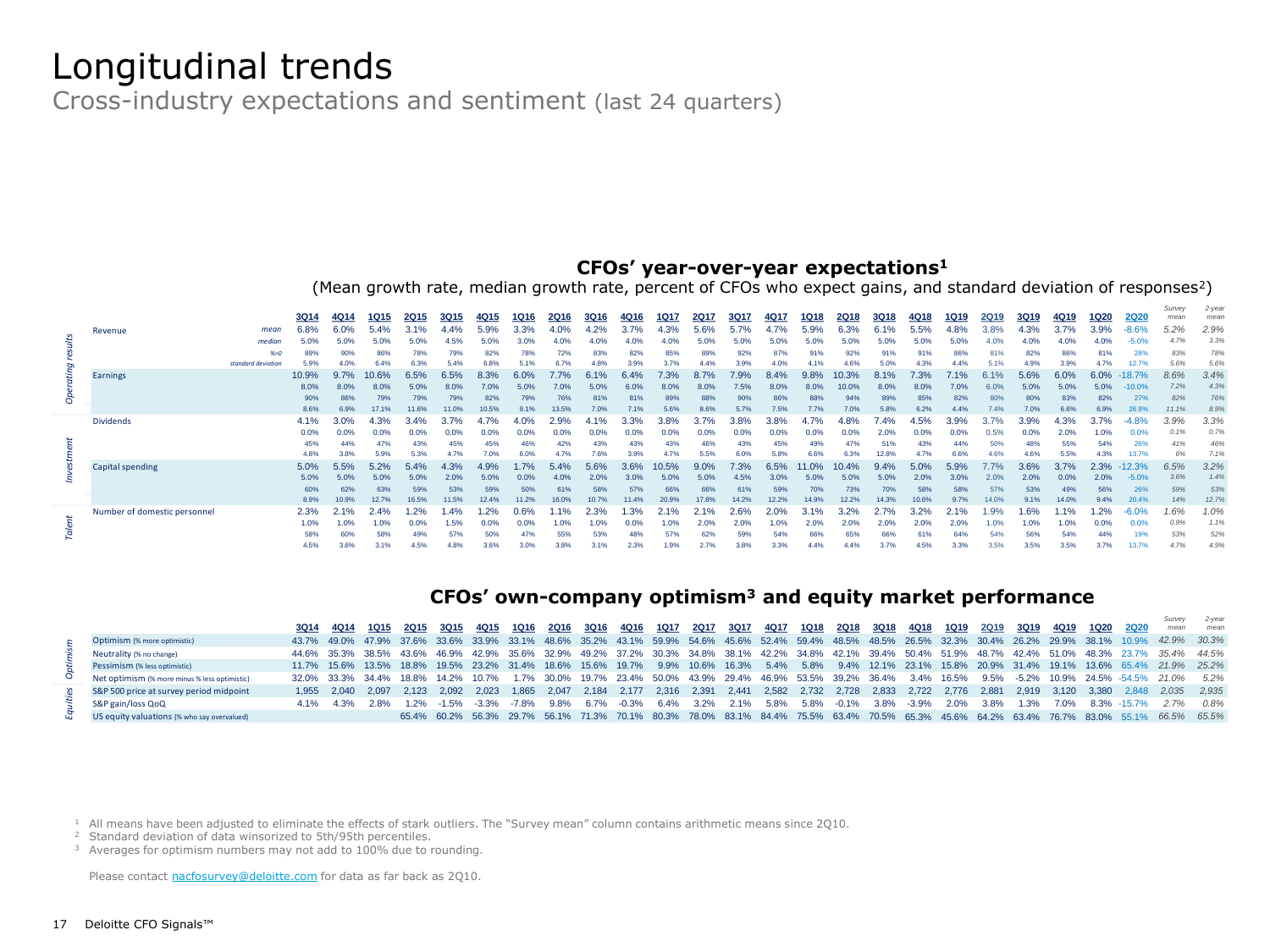### About the survey

#### **Background**

The Deloitte North American CFO Survey is a quarterly survey of CFOs from large, influential companies across North America. The purpose of the survey is to provide these CFOs with quarterly information regarding the perspectives and actions of their CFO peers across four areas: business environment, company priorities and expectations, finance priorities, and CFOs' personal priorities.

#### **Participation**

This survey seeks responses from client CFOs across the United States, Canada, and Mexico. The sample includes CFOs from public and private companies that are predominantly over \$3B in annual revenue. Respondents are nearly exclusively CFOs. Participation is open to all industries except for public sector entities.

#### **Survey execution**

At the opening of each survey period, CFOs receive an email containing a link to an online survey hosted by a third-party service provider. The response period is typically two weeks, and CFOs receive a summary report approximately two weeks after the survey closes. Only current and frequent responders receive the summary report for the first two weeks after the report is released.

#### **Nature of results**

This survey is a "pulse survey" intended to provide CFOs with information regarding their CFO peers' thinking across a variety of topics; it is not, nor is it intended to be, scientific in any way, including in its number of respondents, selection of respondents, or response rate, especially within individual industries. Accordingly, this report summarizes findings for the surveyed population, but does not necessarily indicate economy- or industry-wide perceptions or trends.